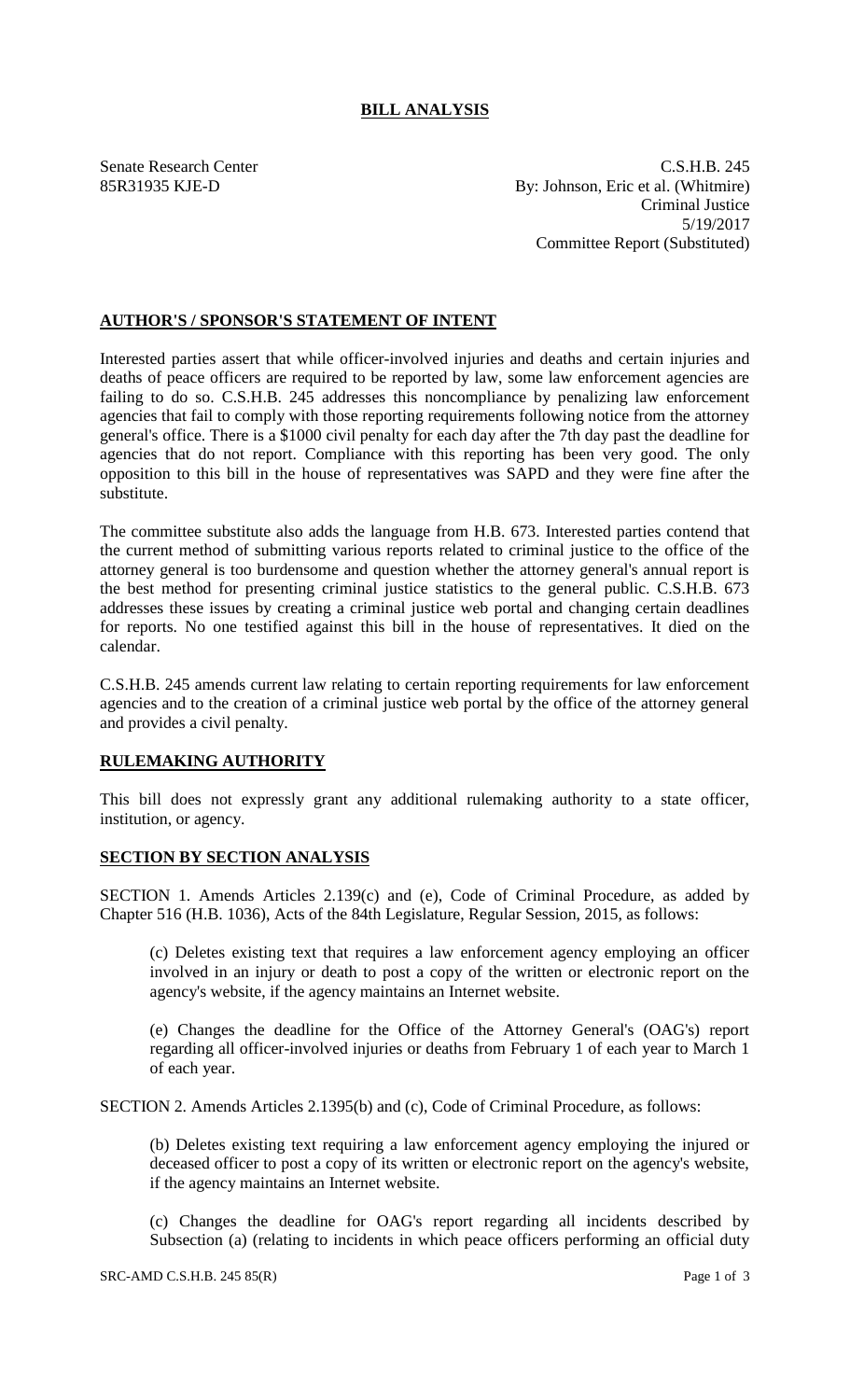are shot by a person who is not a peace officer) from February 1 of each year to March 1 of each year.

SECTION 3. Amends Chapter 2, Code of Criminal Procedure, by adding Article 2.13951, as follows:

Art. 2.13951. NOTICE OF VIOLATION OF REPORTING REQUIREMENTS FOR CERTAIN INJURIES OR DEATHS; CIVIL PENALTY. (a) Requires OAG to conduct an investigation after receiving a written and signed report, on a form prescribed by OAG, asserting that a law enforcement agency failed to submit a report required by Article 2.139 (Reports Required for Officer-Involved Injuries or Deaths) or 2.1395 (Reports Required for Certain Injuries or Deaths of Peace Officers). Requires OAG to provide notice of failure to submit a report to a law enforcement agency, if OAG determines the agency failed to submit a report. Requires that the notice summarize the applicable reporting requirement and state that the agency may be subject to a civil penalty as provided by Subsection (b) or (c), as applicable.

(b) Provides that a law enforcement agency that fails to submit the required report on or before the seventh day after the date of receiving notice under Subsection (a) is liable for a civil penalty in the amount of \$1,000 for each day after the seventh day that the agency fails to submit the report, except as provided under Subsection (c).

(c) Provides that beginning on the day after the date of receiving notice under Subsection (a), a law enforcement agency that, in the five-year period preceding the date the agency received the notice, has been liable for a civil penalty under Subsection (b) or this subsection is liable for a civil penalty for each day the agency fails to submit the required report. Provides that the amount of a civil penalty under this subsection is \$10,000 for the first day and \$1,000 for each additional day that the agency fails to submit the report.

(d) Authorizes the Texas Attorney General (attorney general) to sue to collect a civil penalty under this article.

(e) Requires that a civil penalty collected under this article be deposited to the credit of the compensation to victims of crime fund established under Subchapter B (Crime Victims' Compensation), Chapter 56 (Rights of Crime Victims).

SECTION 4. Amends Subchapter B, Chapter 402, Government Code, by adding Section 402.040, as follows:

Sec. 402.040. CRIMINAL JUSTICE WEB PORTAL. (a) Requires OAG to develop and maintain a web portal to collect, compile, and analyze data related to criminal justice in this state. Requires OAG to ensure that the web portal is accessible through the state electronic Internet portal project.

(b) Requires the attorney general to direct each law enforcement agency to submit through the web portal any report required to be submitted by the agency to OAG under any law, including information reported under Articles 2.139 and 2.1395, Code of Criminal Procedure, but excluding information reported under Chapter 56, Code of Criminal Procedure.

(c) Requires that the web portal provide access to reports submitted to OAG through the web portal, other than reports that are confidential or protected from disclosure under state or federal law, and include an interactive dashboard that provides an analysis and a visual representation of the described data included in the reports.

(d) Requires that the reports and dashboard required by Subsection (c) be accessible to the public.